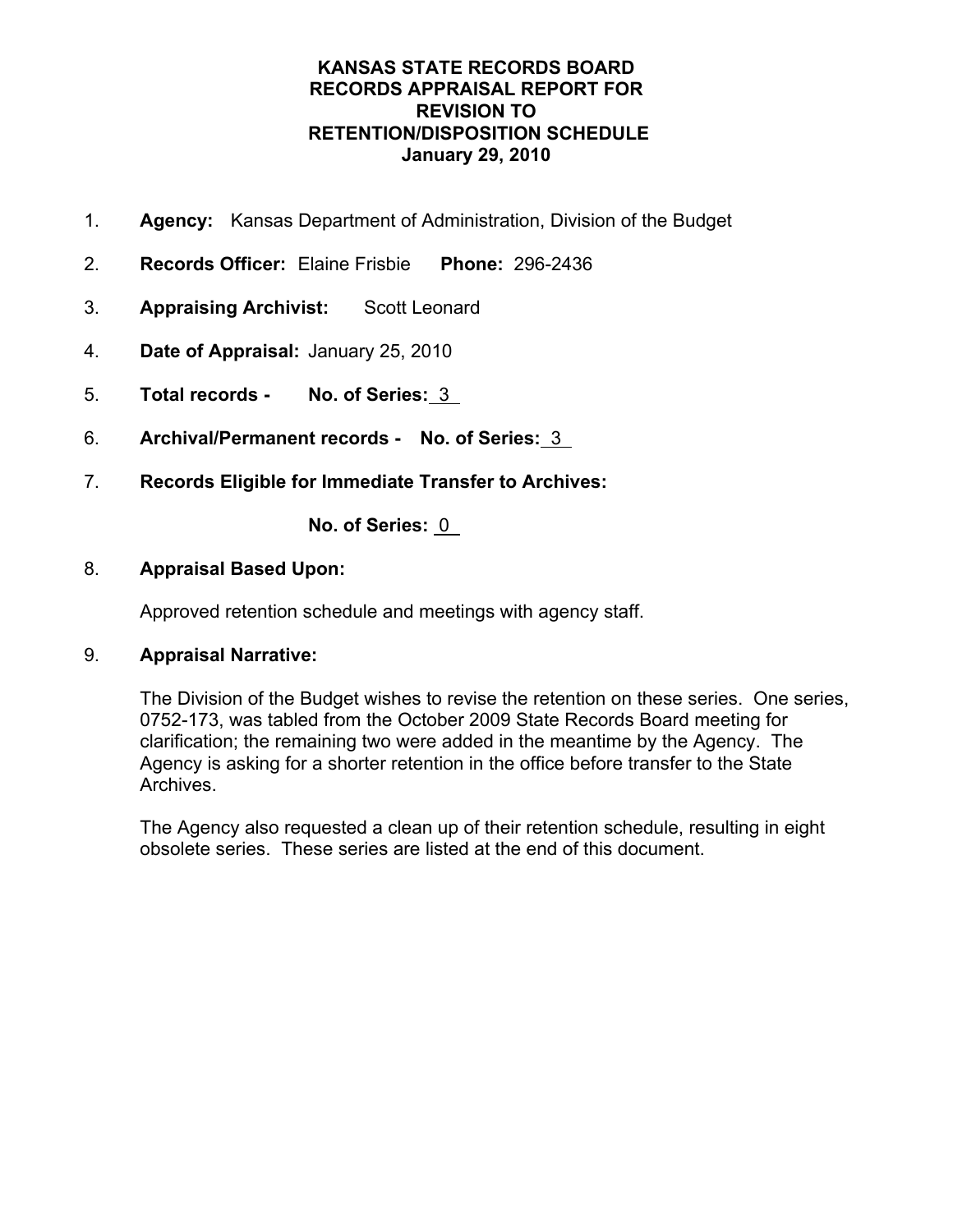# **173-005 Department of Administration Division of the Budget**

#### **Agency Budgets - Analysts' Copy** (Series 0752-173)

State agency budget documents used by budget analysts to analyze agencies' budgets. Two copies exits of these documents: one "clean" unmarked copy submitted by the agency, and one "marked-up" copy used by the analysts' for their work.

**Entry Status:** Ready for SRB **Retention Period:** See Comments **Disposition:** Archives **Restrictions:** None **Comments:** Retain in office 5 fiscal years, then transfer both copies ("clean" and "marked-up") to the State Archives for purging. **Record Copy:** Paper

**Remarks:** 10/1/09 -- Revised retention, formerly 8 years, based on input from agency staff. 1/25/10 -- Revised description to include "clean" copies and to distinguish the marked up analysts' copies with notes.

**Agency Files** (Series 0753-173) Records documenting interaction between the Division of the Budget and other state agencies. **Entry Status:** Ready for SRB **Retention Period:** See Comments **Disposition:** Archives **Restrictions:** None **Comments:** Retain for 4 calendar years in office files, 2 years in office storage, then transfer to State Archives for purging. **Record Copy:** Paper **Remarks:**  $1/25/10$  -- Revised retention to remove retention in off-site storage, shortening total retention from 8 years to 6 years; also added option for State Archives to do purging

**Budget Cycle Records** (Series 0754-173)

Records documenting the on-going development of each fiscal year's budget. **Entry Status:** Ready for SRB **Retention Period:** 004 Fiscal Years **Disposition:** Archives **Restrictions:** None **Comments:** Retain for 4 fiscal years in office files, then transfer to State Archives. **Record Copy:** Paper **Remarks:**  $1/25/10$  -- Revised retention to shorten time in office, and to designate that these records have enduring value in the State Archives.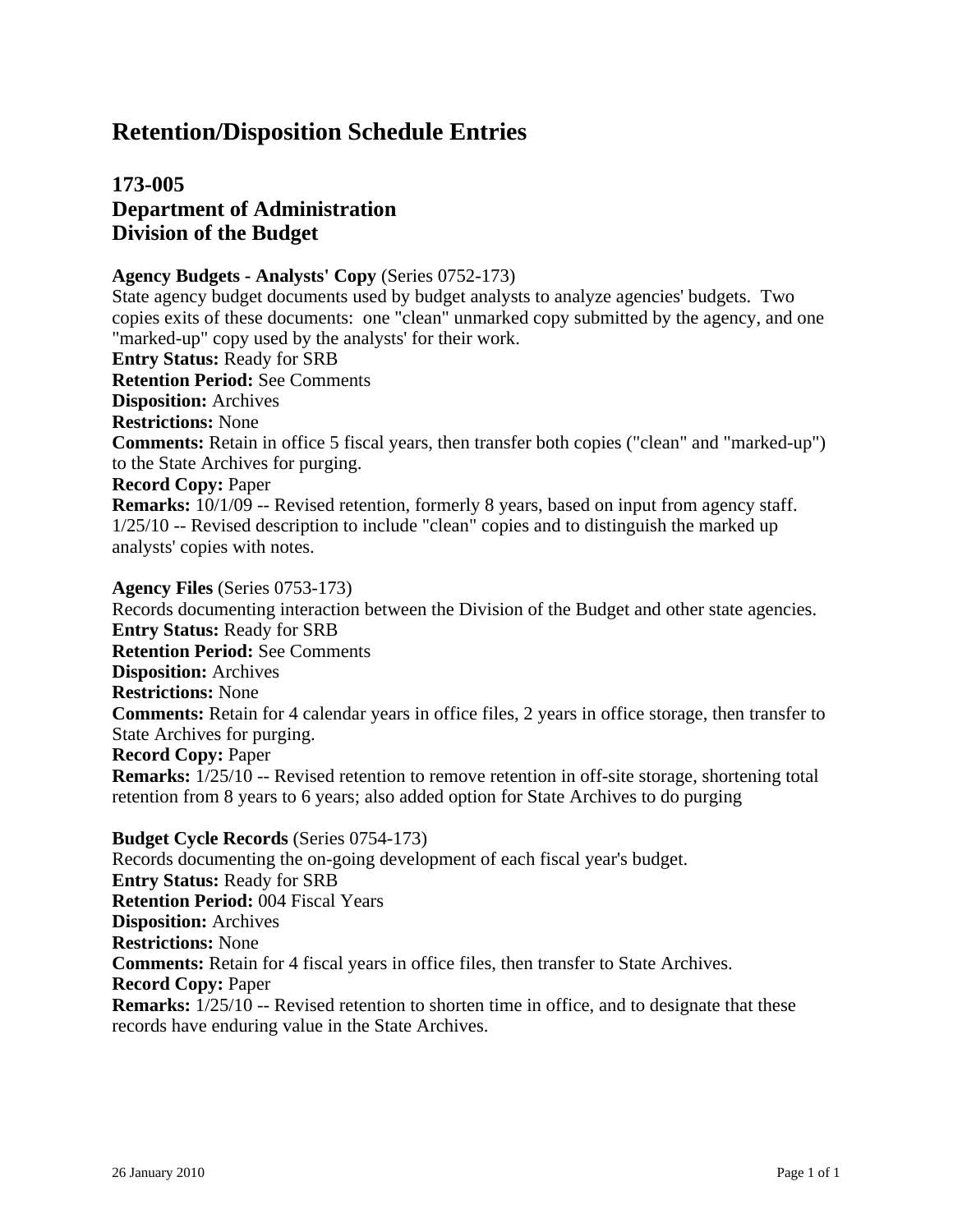# **Retention/Disposition Schedule Entries** --OBSOLETE SERIES

**173-005 Department of Administration Division of the Budget**

#### **Budget Materials and EEO Affirmative Action Plan** (Series 0755-173)

This is a variety of material that does not fit into any of the other record series identified in the Budget division. **Entry Status:** Obsolete **Retention Period:** 010 cldr yrs **Disposition:** Archives **Restrictions:** None **Record Copy:** Paper **Remarks:**  $1/25/10$  -- Obsolete series; no longer created or retained by the agency.

#### **Budgets (Legislative Copy and Governor Copy)** (Series 0756-173)

Copies of the budgets held for the legislature and the Governor from Sept. 15 thru Jan. ? (until the Governors message is given.) **Entry Status:** Obsolete **Retention Period:** See Comments **Disposition:** See Comments **Restrictions:** None **Comments:** Retain current year then in January send the legislative copy to Legislative Research and the Governors copy to the Division of Accounts and Reports. **Record Copy:** Paper **Remarks:**  $1/25/10$  -- Obsolete series, no longer created/retained by the agency.

#### **Division of the Budgets Computer System File** (Series 0757-173)

Records documenting the background and automation of the Division of Budget's present computer system. (Sperry system-MAPPER). **Entry Status:** Obsolete **Retention Period:** 002 cldr yrs **Disposition:** See Comments **Restrictions:** None **Comments:** After the retention period, dispose of records with the exception of material identified by a budget analyst as having some future value. **Record Copy:** Paper **Remarks:**  $1/25/10$  -- Obsolete series, no longer created/retained by agency.

**Grant Filing Control - Federal and Other Non-State Funds Reports** (Series 0759-173) Copies of agency prepared federal or other non-state funds grant applications submitted to the Budget division as required by Kansas statute. **Entry Status:** Obsolete **Retention Period:** 005 cldr yrs **Disposition:** Archives **Restrictions:** None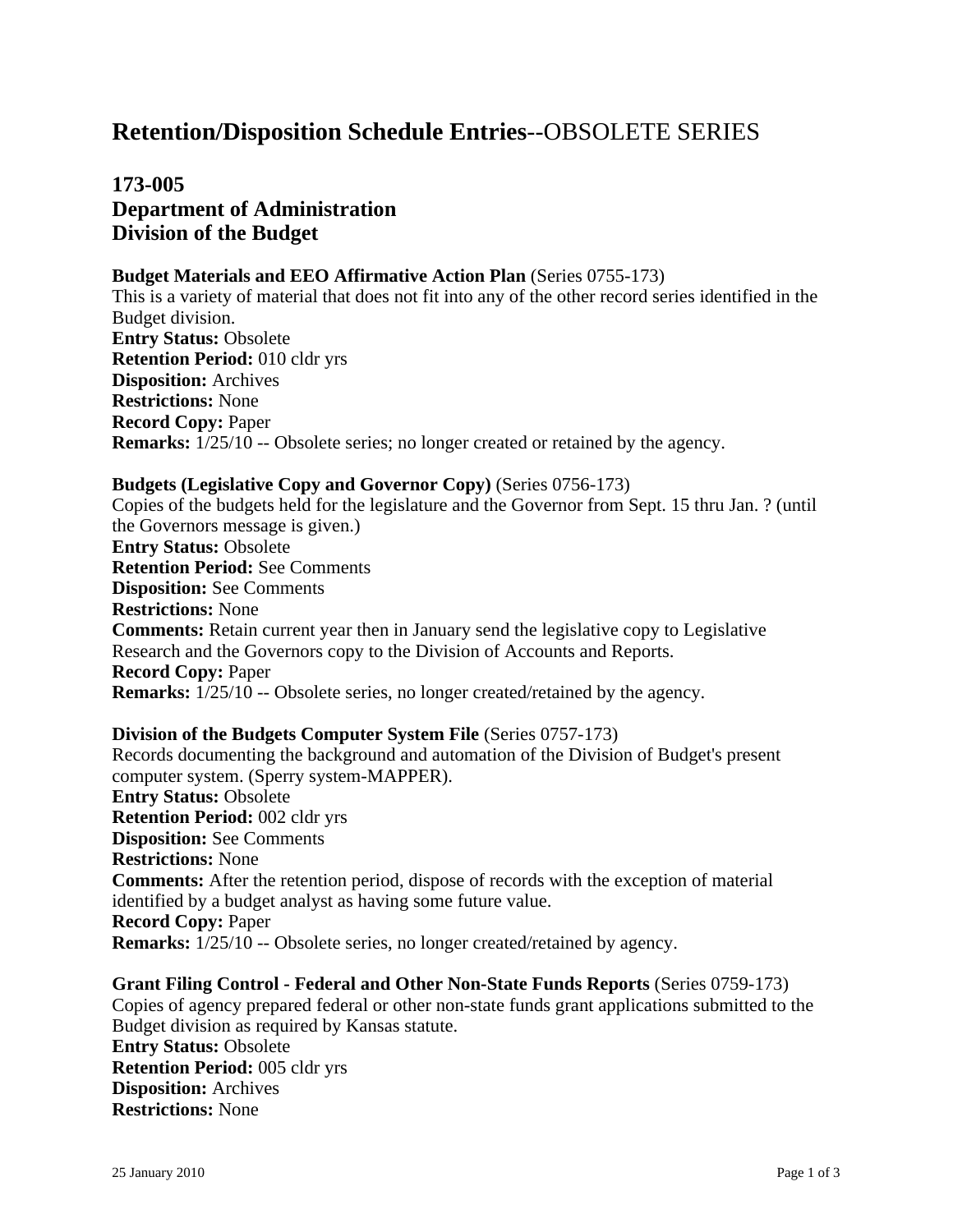**Comments:** KSA 75-3050 (1967); amended 1982 75-3051 requires Budget division to receive a copy. Copies also go to Legislative Research. **Record Copy:** Paper **Remarks:**  $1/25/10$  -- Obsolete, records no longer created/retained by agency.

**Legislative Relations Files** (Series 0760-173) Records used by the Division of the Budget to track Senate and House legislation. **Entry Status:** Obsolete **Retention Period:** See Comments **Disposition:** Archives **Restrictions:** None **Comments:** Retain for the current legislative session and 1 calendar year in office, 2 years in office storage and 1 year in 0ff-site storage then transfer to archives. **Record Copy:** Paper **Remarks:** 1/25/10 -- Obsolete, records no longer created/retained by agency. This record series is different than General Schedule Series 0069-000, "Legislative Relations Files."

#### **Population Studies - Outdated File** (Series 0762-173)

Various copies of studies, analyses of population, and other miscellaneous material dealing with population compiled by Planning and Research for state agencies. **Entry Status:** Obsolete **Retention Period:** 010 cldr yrs **Disposition:** Archives **Restrictions:** None **Record Copy:** Paper **Remarks:**  $1/25/10$  -- Obsolete series, no longer created/retained by agency.

#### **State Investment Practices Material - Epps** (Series 0764-173)

Records contain notes, study reports, draft legislation, and minutes regarding the Governor's Commission on State Investment Practices. **Entry Status:** Obsolete **Retention Period:** See Comments **Disposition:** Archives **Restrictions:** None **Comments:** Retain until no longer useful, then transfer to the archives. **Record Copy:** Paper **Remarks:**  $1/25/10$  -- Obsolete series, no longer created/retained by agency.

#### **Subcommittee Reports** (Series 0765-173)

Copies of reports generated by Legislative Research regarding the business of the legislature, including legislative intent regarding the funding of each agency. **Entry Status:** Obsolete **Retention Period:** See Comments **Disposition:** Archives **Restrictions:** None **Comments:** These are also copies in Legislative Research. Retain for the current legislative session and 3 calendar years then transfer to archives. **Record Copy:** Paper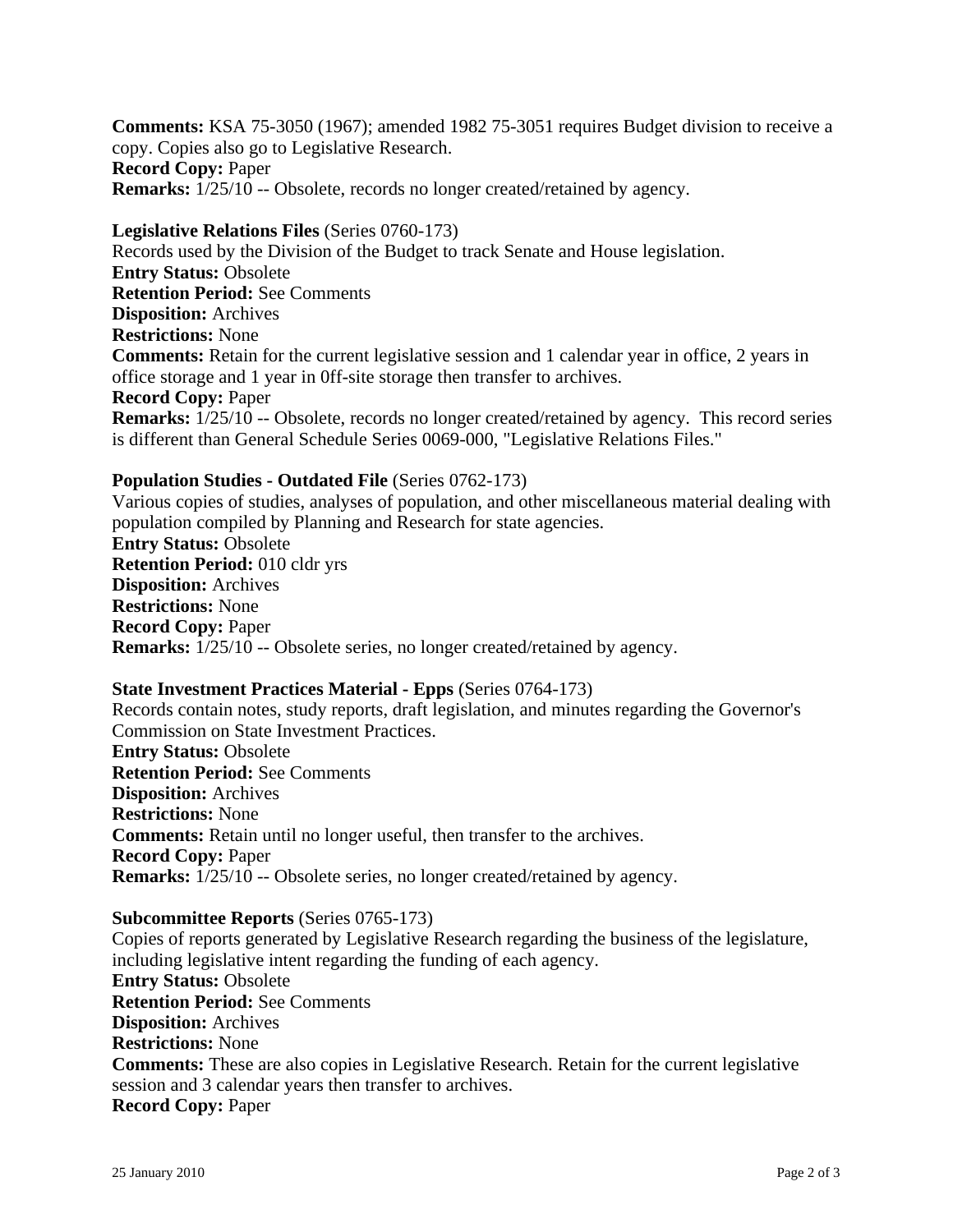**Remarks:** 1/25/10 -- Obsolete series, no longer created/retained by agency.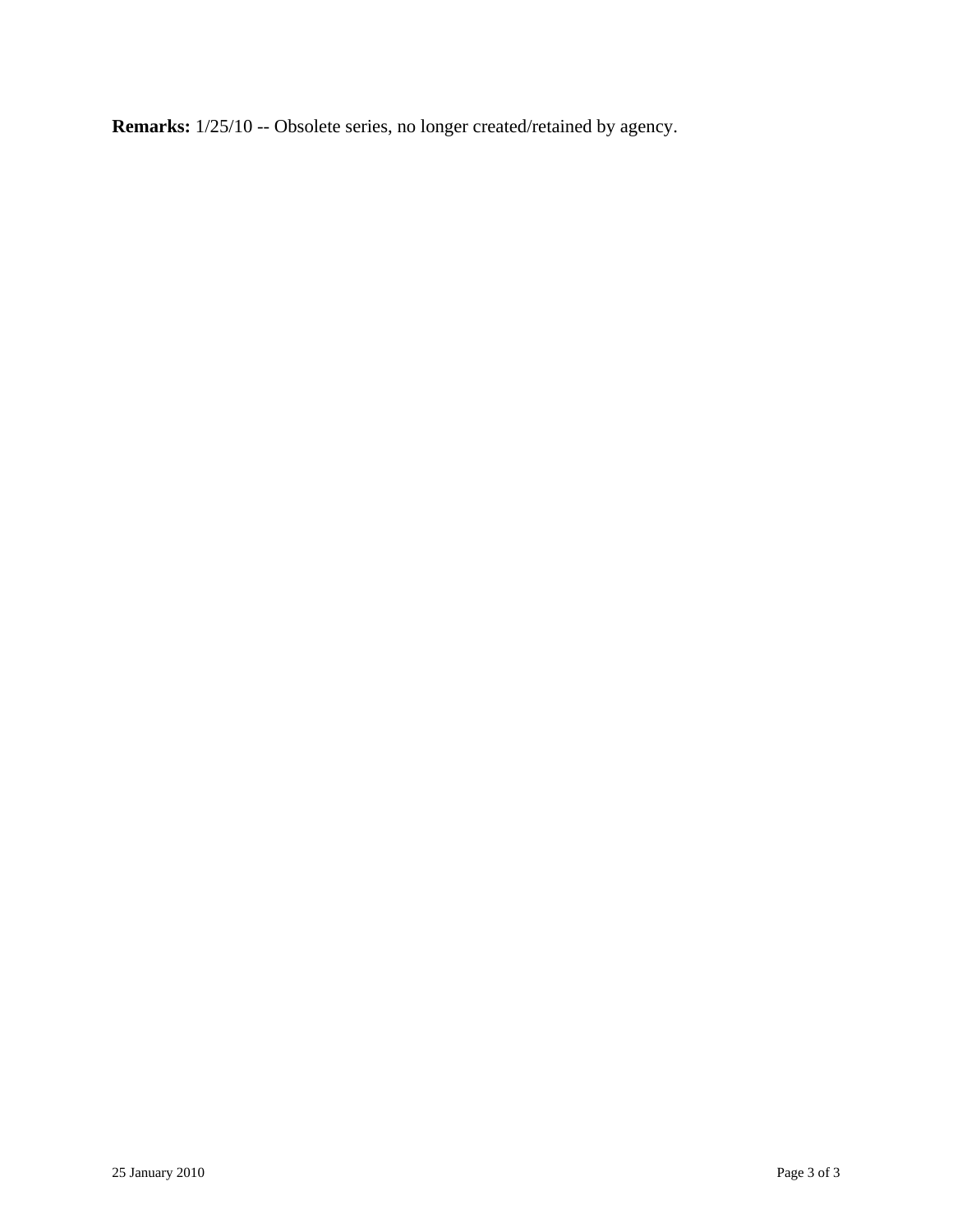- 1. **Agency:** Kansas Department of Administration Division of Accounts and Reports
- 2. **Records Officer:** Doug Craig **Phone:** 296-2474
- 3. **Appraising Archivist:** Scott Leonard
- 4. **Date of Appraisal:** December 18, 2009
- 5. **Total records No. of Series:** 5
- 6. **Archival/Permanent records No. of Series:** 0
- 7. **Records Eligible for Immediate Transfer to Archives:**

**No. of Series:** 0

### 8. **Appraisal Based Upon:**

Approved retention schedule and meetings with agency staff.

## 9. **Appraisal Narrative:**

The Division of Accounts and Reports requests a revision to its agency retention and disposition schedule. The agency proposes a shorter retention period for the five series.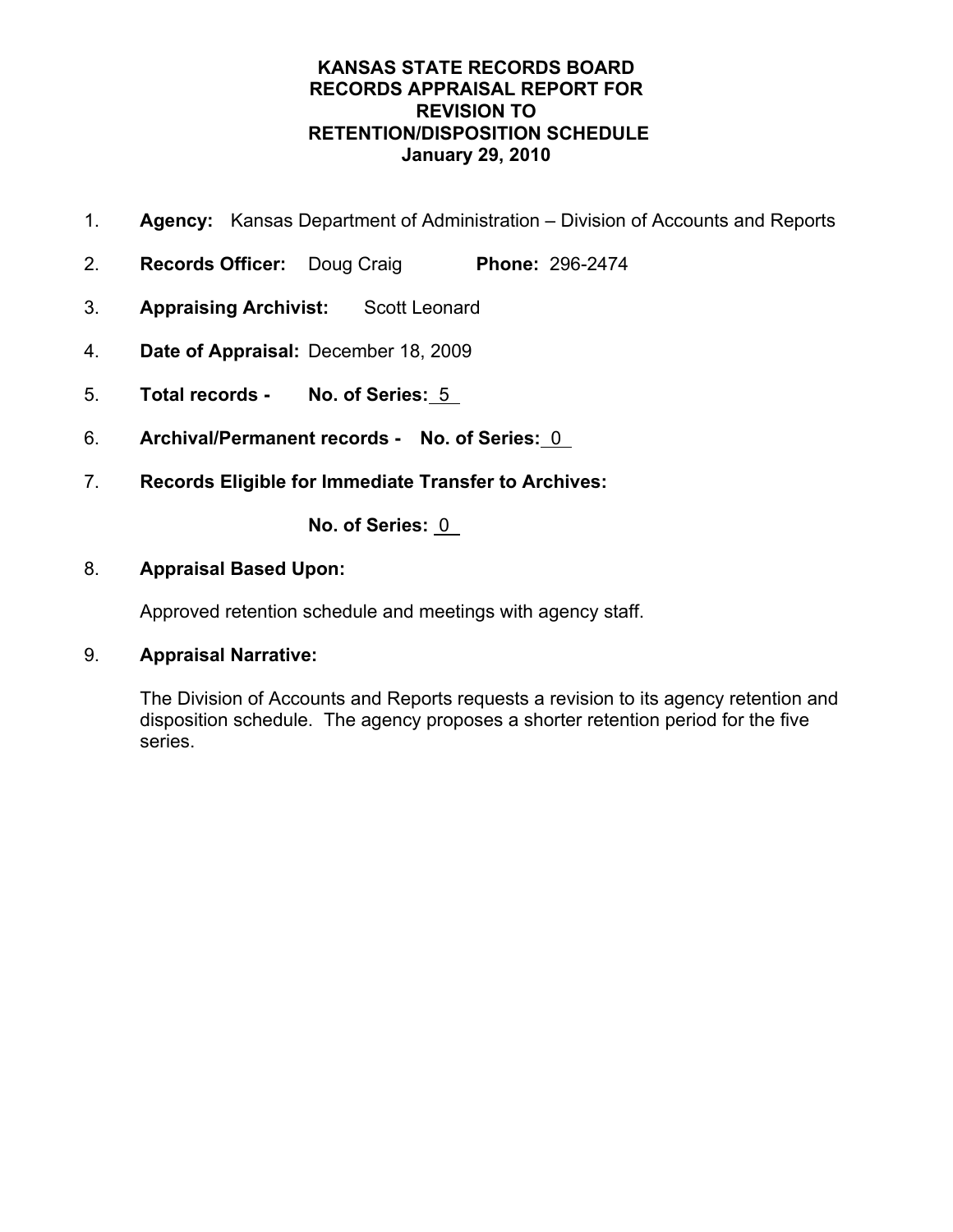# **173-002 Department of Administration Division of Accounts and Reports Accounting Control & Services Sect. Financial Integrity Team**

#### **Daily Account Balances (DAD-007)** (Series 0061-173)

Daily printout of account balances which are listed by agency. Records are sent to each agency for financial control purposes. **Entry Status:** Ready for SRB **Retention Period:** See Comments **Disposition:** Destroy **Restrictions:** None **Comments:** This series is also maintained on microfiche. Retain printouts for current month plus prior month and then destroy. Exception: printout for the last day of June should be retained for current FY plus 3 fiscal years and then destroy. Retain microfiche 10 fiscal years, then destroy. **Record Copy:** Microfilm

**Remarks:** 12/18/09: Revised to include retention for microfiche, and include retention for June end of year.

#### **Monthly Posting Summary (DAM001)** (Series 0075-173)

Monthly printout recording receipts and expenditures posted for each agency for each month. It indicates the day of the month the transaction was processed.

**Entry Status:** Ready for SRB

**Retention Period:** See Comments

**Disposition:** Destroy

**Restrictions:** None

**Comments:** Retain the printouts for the current month plus 2 prior months (except for the June printout which should be retained for current FY plus 3 additional fiscal years) and then destroy. Retain microfiche 10 fiscal years, then destroy.

#### **Record Copy:** Microfilm

**Remarks:** 12/18/09: Shorten retention for microfiche from 25 years to 10.

# **Central Accounting Services Financial Integrity Team**

#### **Cash Control Status Report** (Series 0164-173)

Report DAFR-8120 providing agencies with the cash balance funding level available. **Entry Status:** Ready for SRB **Retention Period:** See Comments **Disposition:** See Comments **Restrictions:** None **Comments:** Retain hard copy for 1 fiscal year, then transfer to microfiche. Confirm integrity of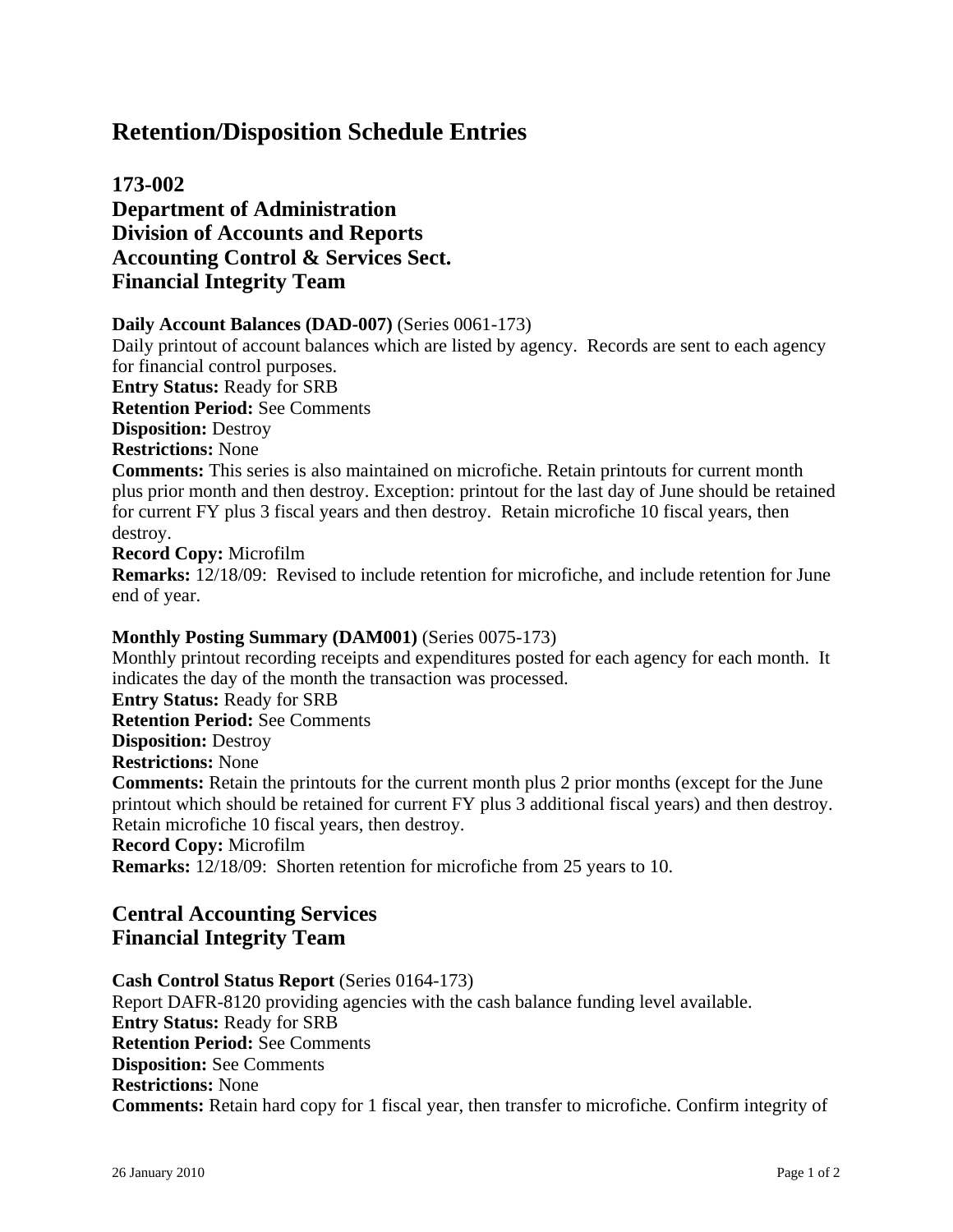microfiche and destroy paper original. Retain microfiche for 10 fiscal years, then destroy. **Record Copy:** Microfilm **Remarks:** 12/18/09: Shortened retention for microfiche from 25 years to 10.

### **Trial Balance by Transaction Code Report** (Series 0179-173)

Report DAFR-8180 maintained as a general ledger control to provide the monthly balance by transaction code and used to balance the financial statement. **Entry Status:** Ready for SRB **Retention Period:** See Comments **Disposition:** See Comments **Restrictions:** None **Comments:** Retain hard copy for 3 fiscal years, then transfer to microfiche. Confirm integrity of microfiche and destroy paper original. Retain microfiche for 10 fiscal years, then destroy. **Record Copy:** Microfilm **Remarks:** 12/18/09: Shorten retention for microfiche from 25 years to 10.

# **Payroll**

**Bond Purchase Report by Agency** (Series 0376-173) Monthly report of U.S. Saving Bonds purchased through payroll deductions. **Entry Status:** Ready for SRB **Retention Period:** 010 cldr yrs **Disposition:** Destroy **Restrictions:** None **Comments:** Prior to 1993 this information was in paper format. From 1993 to July 2000 there is only one set of microfiche. Since August 2000, this information is maintained by the U.S. Treasury Department. Retain microfiche 10 calendar years, then destroy. **Record Copy:** Microfilm **Remarks:** 12/18/09: Revised retention to include microfiche. Agency requests a shortened retention period, from 50 to 10 years.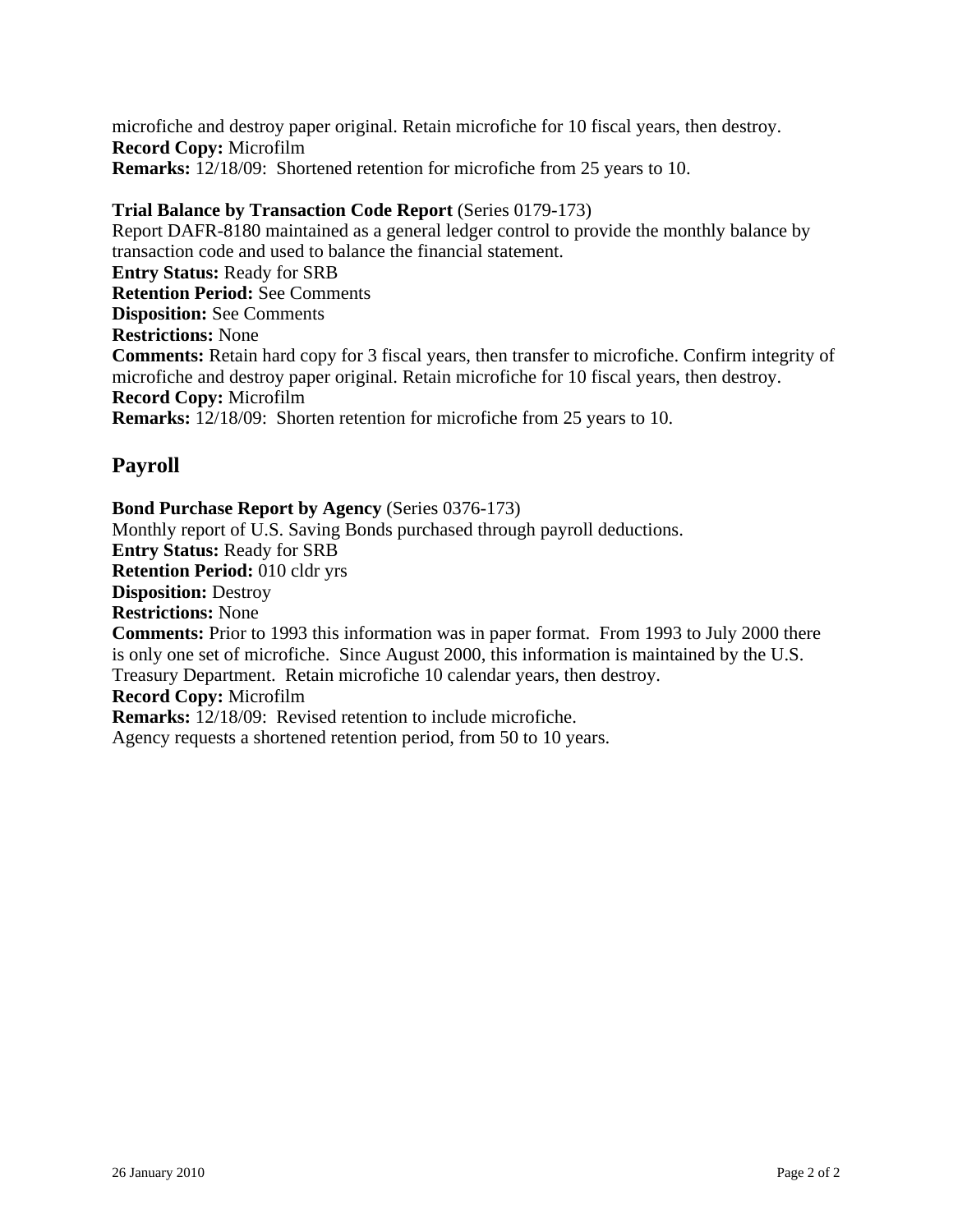1. **Agency:** Kansas Department of Administration, Facilities Management Division (formerly "Architectural Services Division")

- 2. **Records Officer:** Gary Hibbs **Phone:**
- 3. **Appraising Archivists:** Matt Gorzalski, Matt Veatch, Bob Knecht, Scott Leonard
- 4. **Date of Appraisal:** January 5, 2010
- 5. **Total records No. of Series:** 1
- 6. **Archival/Permanent records No. of Series:** 0
- 7. **Records Eligible for Immediate Transfer to Archives:**

**No. of Series:** 0

# 8. **Appraisal Based Upon:**

Approved retention schedule and meetings with State Archives staff.

## 9. **Appraisal Narrative:**

This series is part of our reappraisal project. The series is obsolete, but the approved disposition is "Archives." Upon review, the staff requests to destroy these records. There are currently 28 cubic feet in the State Archives.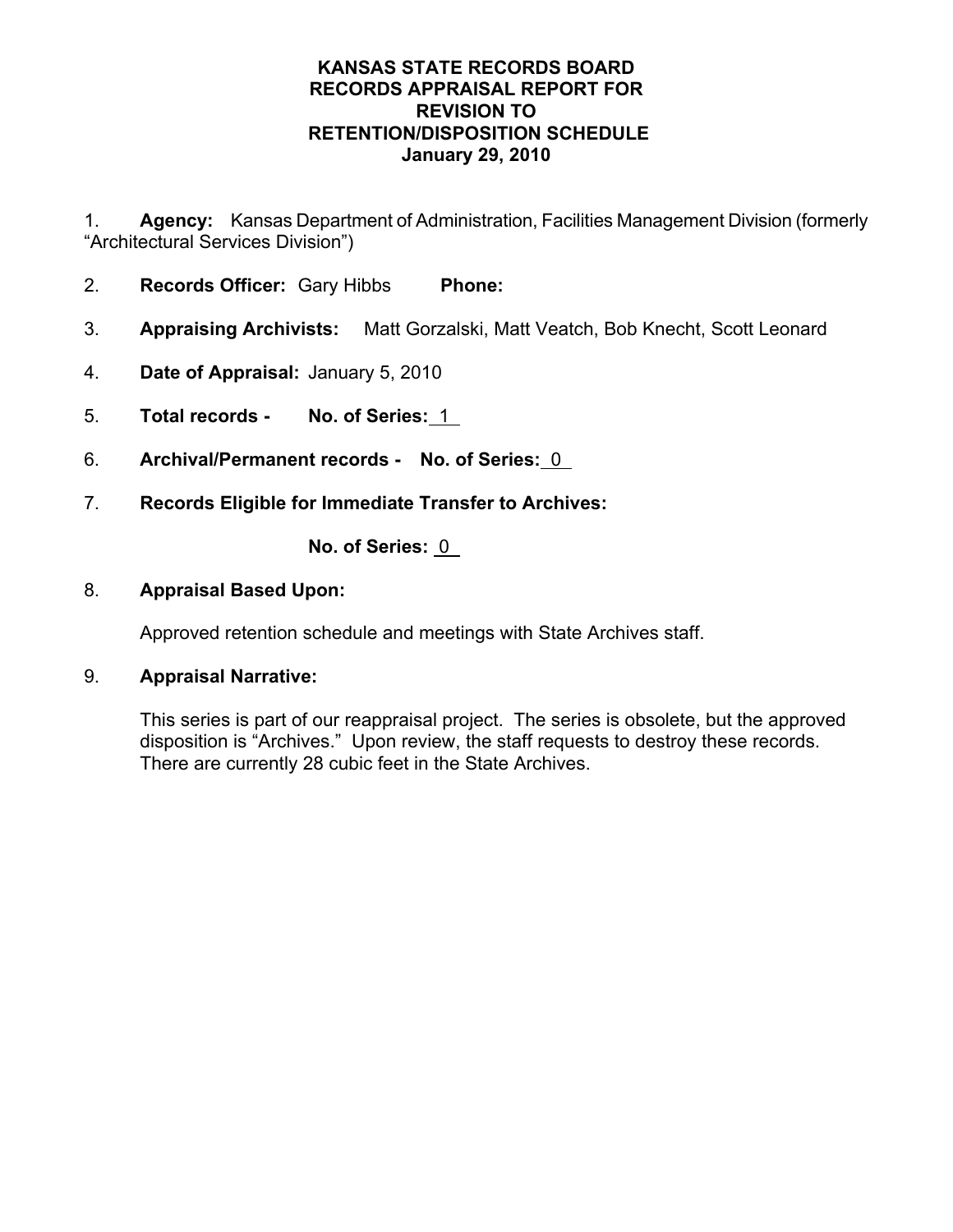**173-003 Department of Administration Architectural Services Division**

#### **Motor Homes and Recreational Vehicles Program Files** (Series 0508-173) Correspondence, returned seals, application materials, and other documents relating to the division's efforts to monitor motor home and recreational vehicle standards. **Entry Status:** Obsolete **Retention Period:** See Comments **Disposition:** Destroy **Restrictions:** None **Comments:** Obsolete series. **Record Copy:** Paper **Remarks:** 1/9/10: Records determined to no longer have archival value; reappraised as part of NHPRC MPLP Grant Project.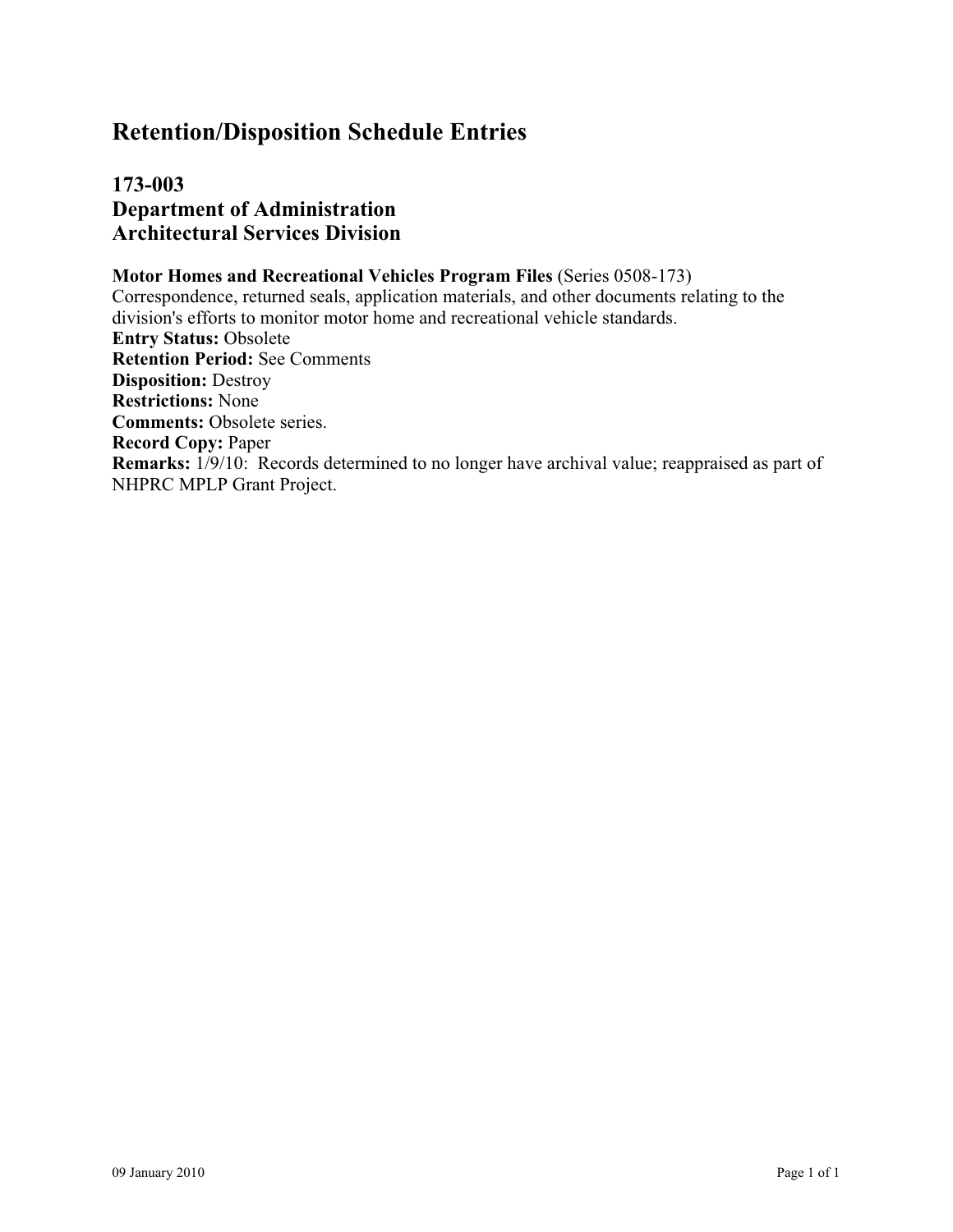- 1. **Agency:** Kansas Attorney General's Office
- 2. **Records Officer:** Christi Somers **Phone:** 296.2218
- 3. **Appraising Archivist:** Scott Leonard
- 4. **Date of Appraisal:** January 11, 2010
- 5. **Total records No. of Series:** 18
- 6. **Archival/Permanent records No. of Series:** 14
- 7. **Records Eligible for Immediate Transfer to Archives:**

**No. of Series:** 0

## 8. **Appraisal Based Upon:**

Approved retention schedule and meetings with agency staff.

## 9. **Appraisal Narrative:**

The Attorney General's Office wishes to revise its previously approved retention and disposition schedule. The revisions are requested to cover a digitization project. The records are covered by an Electronic Recordkeeping Plan that was endorsed by the Electronic Records Committee on December 16, 2009.

The series with Permanent Retention are:

 0042-082 0175-082 0176-082 0178-082 0141-082 0144-082 0188-082 0189-082 0059-082 0191-082 0021-082 0197-082 0198-082 0172-082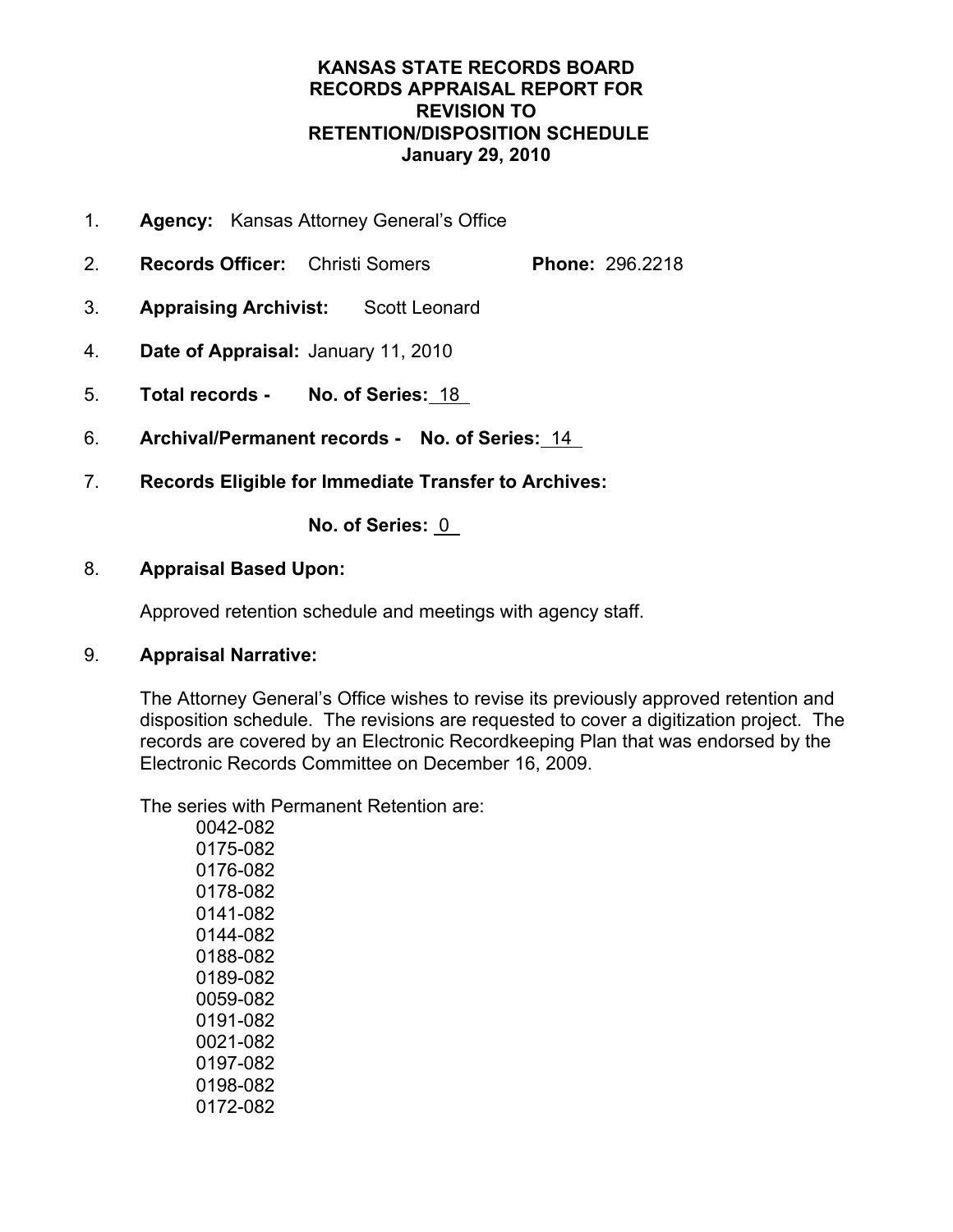# **082-004 Office of the Attorney General Victim Services Division Abuse, Neglect, and Exploitation Unit**

**Case Files** (Series 0199-082) Documents relating to investigations into abuse, neglect, and exploitation of children or vulnerable adults. **Entry Status:** Ready for SRB

**Retention Period:** See Comments

**Disposition:** Destroy

**Restrictions:** KSA 75-723

**Comments:** Paper documents are scanned into system and paper is retained until quality assurance is performed, then destroyed. Digital images in system are retained until case is closed plus 17 calendar years, then destroy.

**Record Copy:** Electronic

#### **Electronic Recordkeeping Plan Endorsed**

**Remarks:**  $1/11/10$ : Revised to cover change in record copy; revised retention from "Retain in office until case closed plus 2 years, transfer to the records center for 15 calendar years, then destroy."

# **State Child Death Review Board**

**Case Files** (Series 0042-082)

Documents relating to investigations into the death of every Kansas child to understand the causes of death and devise prevention recommendations.

**Entry Status:** Ready for SRB

**Retention Period:** See Comments

**Disposition:** Permanent

**Restrictions:** KSA 22a-243

**Comments:** Paper documents are scanned into system and paper is retained until quality assurance is performed, then destroyed. Digital images in system are retained permanently. **Record Copy:** Electronic

#### **Electronic Recordkeeping Plan Endorsed**

**Remarks:** Statute requires permanent retention. 1/11/10: Revised to cover digital image; revised retention from "Retain in office 2 years, transfer to the records center for 20 years, then transfer to the archives."

# **082-005 Office of the Attorney General Criminal Division**

**Case Files - Cases on Appeal** (Series 0175-082) Pleadings/filings, research, case notes, interviews, correspondence, evidence and documents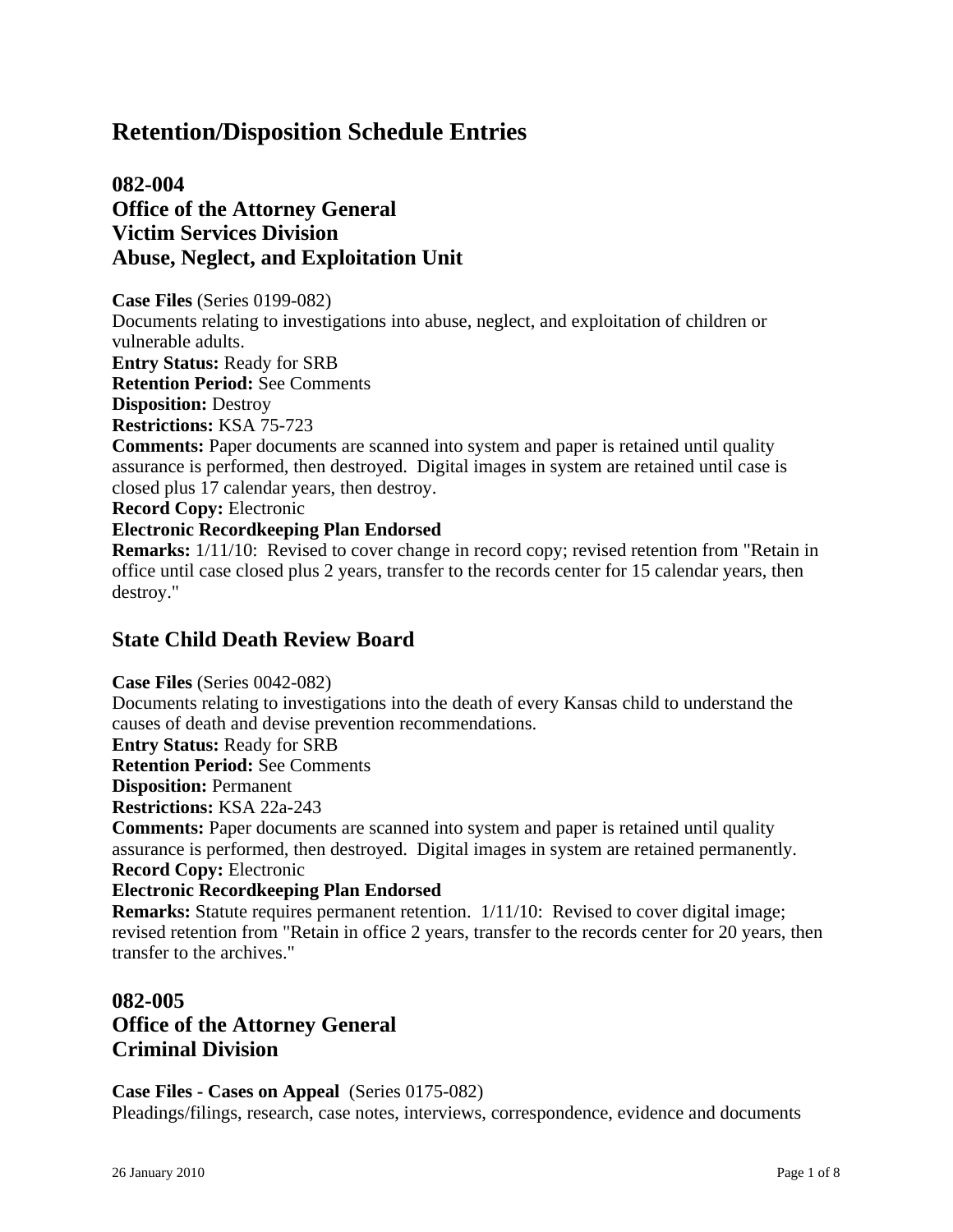related to cases that have been appealed to state or federal courts.

**Entry Status:** Ready for SRB

**Retention Period:** See Comments

**Disposition:** Permanent

**Restrictions:** K.S.A. 22-4707, 38-2326,45-221(a)(1)(2)(3)(5)(10)(14)(20)(25)(29)(30)(47) **Comments:** Paper documents are scanned into system and paper is retained until quality assurance is performed, then destroyed. Digital images in system are retained permanently. **Record Copy:** Electronic

#### **Electronic Recordkeeping Plan Endorsed**

**Remarks:** New entry.  $1/11/10$ : Revised entry to cover change in format; revised retention from "Retain until all appeals are exhausted. Then transfer to records center for 10 years. Then transfer to Archives."

#### **Case Files - Homicide** (Series 0176-082)

Pleadings/filings, research, case notes, interviews, correspondence, evidence, contracts, billings, complaint forms, and other supporting documentation relating to the prosecution of criminal homicide cases. (Evidence obtained from others may be disposed in accordance with protective order, if any.)

**Entry Status:** Ready for SRB **Retention Period:** See Comments **Disposition:** Permanent **Restrictions:** KSA 22-4707, 38-2326, 45-221(a)(1)(2)(3)(5)(10)(14)(20)(25)(29)(30)(47) **Record Copy:** Electronic **Electronic Recordkeeping Plan Endorsed**

**Remarks:** New entry. 1/11/10: Revised entry to cover change in format; revised retention from "Retain in office until case is closed (include appeal, probation, and/or incarceration/parole time if applicable). Then transfer to records center for 60 years. Then transfer to archives."

#### **Case Files - Outstanding Warrants** (Series 0177-082)

Pleadings/filings, research, case notes, interviews, correspondence, evidence and documents related to cases wherein warrants are still outstanding.

**Entry Status:** Ready for SRB

**Retention Period:** See Comments

**Disposition:** Destroy

**Restrictions:** K.S.A. 22-4707, 38-2326,45-221(a)(1)(2)(3)(5)(10)(14)(20)(25)(29)(30)(47) **Comments:** Paper documents are scanned into system and paper is retained until quality assurance is performed, then destroyed. Digital images in system are retained for 55 years, then destroyed.

**Record Copy:** Electronic

#### **Electronic Recordkeeping Plan Endorsed**

**Remarks:**  $1/11/10$ : Revised to cover change in record copy; revised retention from "Retain for 5 years, then transfer to records center for 50 years. Then destroy."

#### **Case Files - Sex Offense** (Series 0178-082)

Pleadings/filings, research, case notes, interviews, correspondence, evidence, contracts, billings, complaint forms, and other supporting documentation relating to the prosecution of criminal sex offense cases. (Evidence obtained from others may be disposed in accordance with protective order, if any.)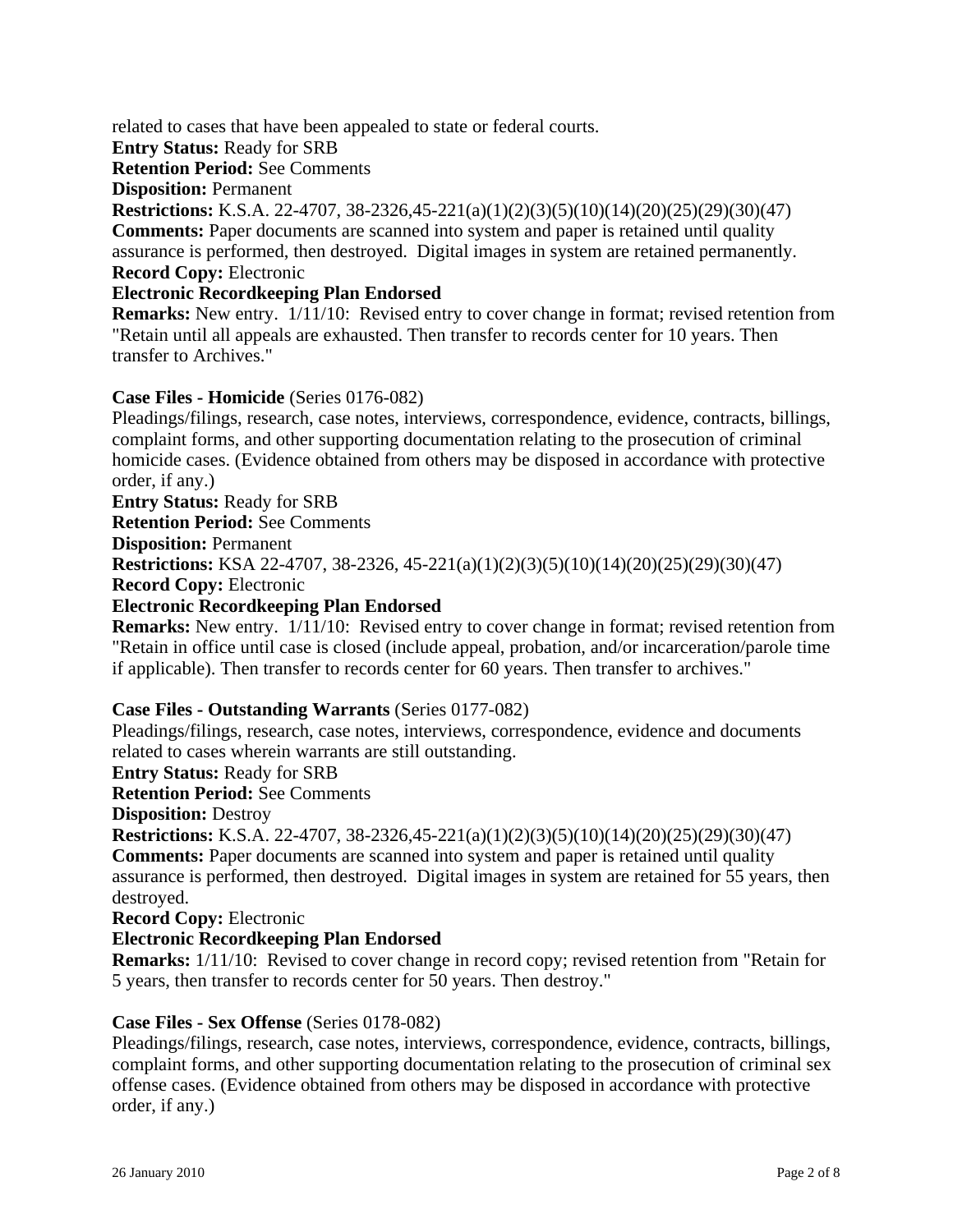### **Entry Status:** Ready for SRB

**Retention Period:** See Comments

**Disposition:** Permanent

**Restrictions:** KSA 22-4707, 38-2326, 45-221(a)(1)(2)(3)(5)(10)(14)(20)(25)(29)(30)(47) **Comments:** Paper documents are scanned into system and paper is retained until quality assurance is performed, then destroyed. Digital images in system are retained permanently. **Record Copy:** Electronic

#### **Electronic Recordkeeping Plan Endorsed**

**Remarks:**  $1/11/10$ : Revised entry to cover change in record copy; revised retention from "Retain in office until case is closed (include appeal, probation, and/or incarceration/parole time if applicable). Then transfer to records center for 60 years. Then transfer to Archives."

### **Case Files- No Charge Reports** (Series 0179-082)

Pleadings/filings, research, case notes, interviews, correspondence, evidence, and documents related to cases where no charges were filed.

**Entry Status:** Ready for SRB

**Retention Period:** See Comments

**Disposition:** Destroy

**Restrictions:** K.S.A. 22-4707, 38-2326,45-221(a)(1)(2)(3)(5)(10)(14)(20)(25)(29)(30)(47) **Comments:** Paper documents are scanned into system and paper is retained until quality assurance is performed, then destroyed. Digital images in system are retained for six (6) years, then destroyed.

**Record Copy:** Electronic

#### **Electronic Recordkeeping Plan Endorsed**

**Remarks:**  $1/11/10$ : Revised entry to cover change in record copy; revised retention from "Retain for 1 year, then transfer to records center for 5 years, then destroy."

# **082-007**

# **Office of the Attorney General Consumer Protection Division**

#### **Complaint Files** (Series 0139-082)

Consumer complaint forms, initial correspondence, photos, notes, reports and other supporting documentation relating to complaints and actions taken by the division, including dispositions not resulting in litigation or enforcement efforts. (Otherwise see Case Files or Enforcement Action Files.)

**Entry Status:** Ready for SRB

**Retention Period:** See Comments

**Disposition:** Destroy

**Restrictions:** Portions per KSA 45-221(a)(2)(3)(5)(10)(11)(25)(30)

**Comments:** At the close of an investigation, the AG may destroy or return to original source those records which were obtained by confidentiality agreement; original photos not covered by confidentiality agreement may be returned to source provided photocopies are retained in the file. Retain remaining paper documents until scanned into system and until quality assurance is performed, then destroy. Digital images in system are retained 5 calendar years, then destroyed.

#### **Record Copy:** Electronic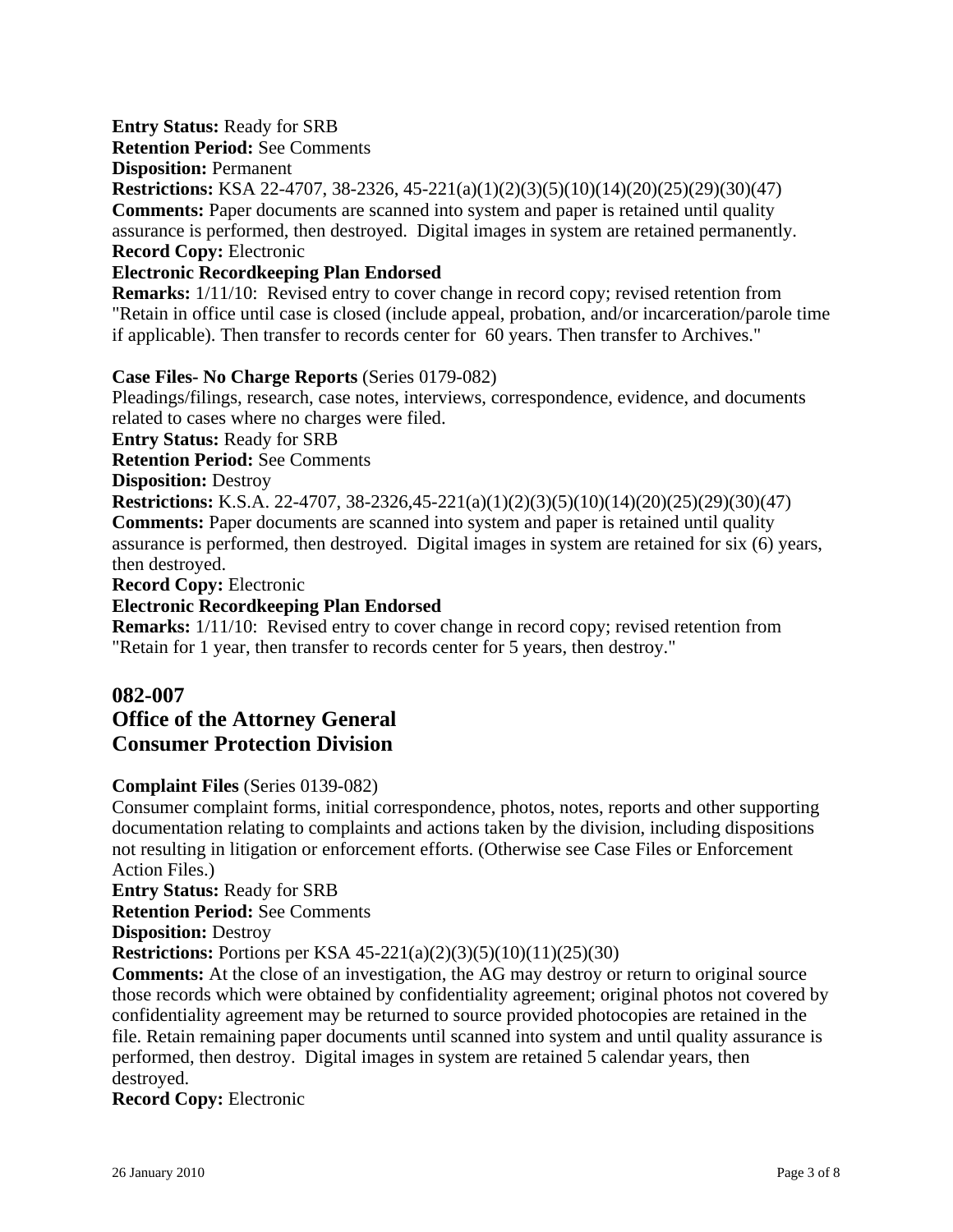### **Electronic Recordkeeping Plan Endorsed**

**Remarks:** Revised entry. Shortened retention (from 5 on-site, 5 at records center). Changed disposition. Supersedes Charitable Organization Information Files (0138-082). 1/25/10: Revised to cover change in format; covered by Electronic Recordkeeping Plan.

#### **Enforcement Action Files** (Series 0141-082)

Legal documents, correspondence, reports, and other supporting documentation relating to consumer protection, anti-trust, and charitable organization cases in which collection of judgment or consent agreements were enacted.

**Entry Status:** Ready for SRB

**Retention Period:** See Comments

**Disposition:** Permanent

**Restrictions:** Portions per KSA 45-221(a)(2)(3)(5)(10)(11)(25)(30)

**Comments:** At close of collection effort, the AG may destroy or return to source those records which were obtained as the result of a confidentiality agreement. Remaining paper documents are scanned into system and paper is retained until quality assurance is performed, then destroyed. Digital images in system are retained permanently.

**Record Copy:** Electronic

#### **Electronic Recordkeeping Plan Endorsed**

**Remarks:** Revised entry. Shortened on-site retention (from 5 years). 1/25/10: Revised to cover change in format to digital, subject to Electronic Recordkeeping Plan; revised disposition from "Archives" to "Permanent."

#### **Multi-State Actions** (Series 0144-082)

Legal documents, pleadings/filings, research, correspondence, publications, reports, notes, contracts, billings, etc., relating to cooperation among states regarding consumer protection, antitrust, and charitable organization issues.

**Entry Status:** Ready for SRB

**Retention Period:** See Comments

**Disposition:** Permanent

**Restrictions:** Portions per KSA 45-221(a)(1)(2)(3)(5)(10)(11)(25)(30)

**Comments:** At the end of litigation/action, the AG may destroy or return information obtained from a confidentiality agreement. Retain remaining paper documents until scanned into system and until quality assurance is performed, then destroy. Retain digital images in system permanently.

**Record Copy:** Electronic

#### **Electronic Recordkeeping Plan Endorsed**

**Remarks:** Revised entry. Modified on-site/record center breakdown regarding retention. 1/25/10: Revised to include change in format, subject to Electronic Recordkeeping Plan; revised disposition from "Archives" to "Permanent."

#### **082-010**

# **Office of the Attorney General Legal Opinions & General Counsel (LOGIC) Division**

#### **Formal Opinions** (Series 0188-082)

Copies of legal opinions, issued pursuant to KSA 75-704 and 75-704a, on all questions of law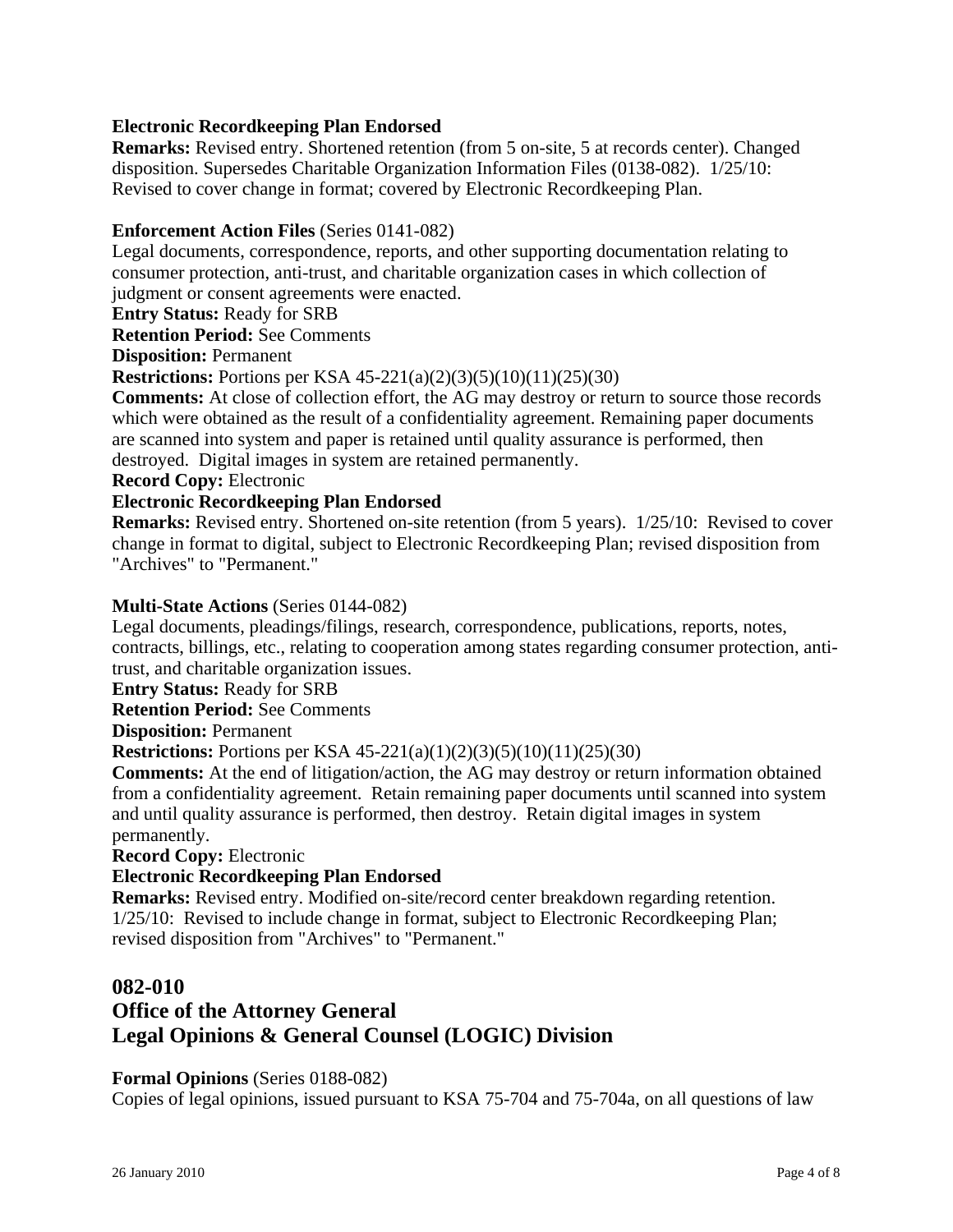submitted to the Attorney General by the Legislature, the Governor, Secretary of State, State Treasurer, State Board of Education, and the Commissioner of Insurance. Formal opinions are signed by the Attorney General and also include requests submitted by other designated governmental officials relating to matters of statewide significance.

**Entry Status:** Ready for SRB

**Retention Period:** See Comments

### **Disposition:** Permanent

**Comments:** Retain paper documents until scanned into system and quality assurance is performed, then destroyed. Digital images in system are retained permanently. Formal opinions issued pursuant to KSA 75-704a are accessible on Washburn University School of Law website; KSA 75-704a also requires that a copy be filed in the State Library, the Supreme Court Law Library, and the law libraries of the University of Kansas School of Law and Washburn University Law School.

**Record Copy:** Electronic

#### **Electronic Recordkeeping Plan Endorsed**

**Remarks:** 1/25/10: Revised to cover change in format, subject to Electronic Recordkeeping Plan; revised disposition from "Archives" to "Permanent."

### **Informal Opinions** (Series 0189-082)

Informal opinions are opinions requested by governmental officials (other than the Governor, members of the State Legislature, the Board of Education, the Secretary of State, State Treasurer, and Insurance Commissioner) that do NOT address matters of statewide significance. Unlike Formal Opinions, Informal opinions contain a "regarding" indicator on the first page and may be signed by the attorney general, an assistant attorney general, or a deputy attorney general.

#### **Entry Status:** Ready for SRB

**Retention Period:** See Comments

**Disposition:** Permanent

**Comments:** Paper documents are scanned into system and paper is retained until quality assurance is performed, then destroyed. Digital images in system are retained permanently. **Record Copy:** Electronic

#### **Electronic Recordkeeping Plan Endorsed**

**Remarks:** 1/25/10: Revised to include change in format, subject to Electronic Recordkeeping Plan; revised retention from "Archives" to "Permanent."

#### **Inter-Local Cooperation Agreements** (Series 0059-082)

Documents related to the review of formal agreements between municipal and/or regional agencies pursuant to KSA 12-2904. Includes interlocal agreement and correspondence, including emails and faxes.

**Entry Status:** Ready for SRB

**Retention Period:** See Comments

**Disposition:** Permanent

**Restrictions:** KSA 45-221(a)(14)(20)

**Comments:** This records series is duplicated in the Office of the Secretary of State; see "Interlocal Agreements" (0130-622). Paper documents are scanned into system and paper is retained until quality assurance is performed, then destroyed. Digital images in system are retained permanently.

**Record Copy:** Electronic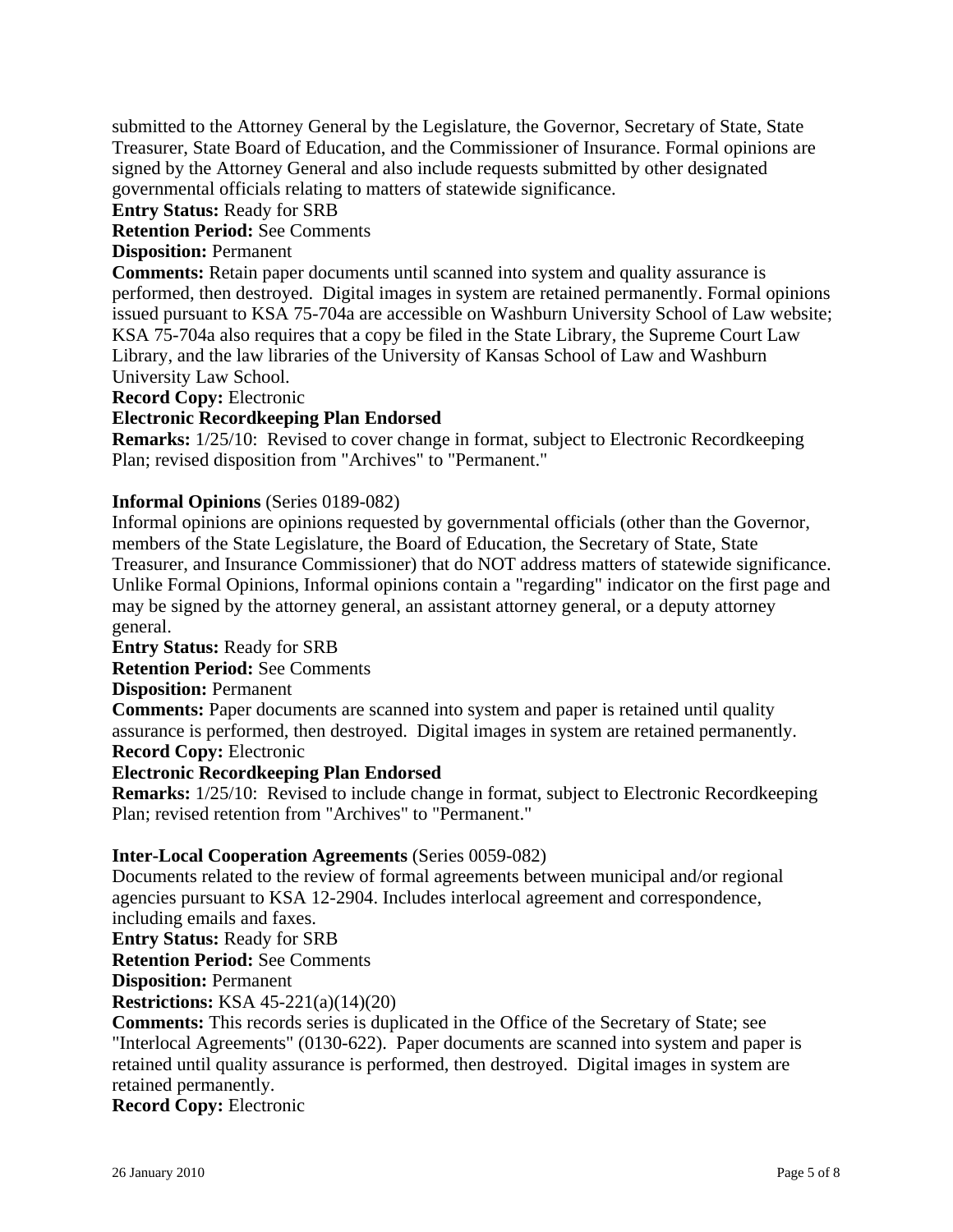### **Electronic Recordkeeping Plan Endorsed**

**Remarks:** 1/25/10: Revised to cover change in format; covered by Electronic Recordkeeping Plan.

#### **Kansas Open Meetings (KOMA) and Kansas Open Records (KORA)-related Files** (Series 0191-082)

Correspondence, including emails and faxes, settlement agreements, research and supporting records related to agency's investigations and enforcement of these Acts.

**Entry Status:** Ready for SRB

**Retention Period:** See Comments

**Disposition:** Permanent

**Restrictions:** KSA 45-221(a)(11)(14)(20)(30)

**Comments:** Paper documents are scanned into system and paper is retained until quality assurance is performed, then destroyed. Digital images in system are retained permanently. **Record Copy:** Electronic

#### **Electronic Recordkeeping Plan Endorsed**

**Remarks:**  $1/25/10$ : Revised to cover change in format; retention changed from 5 years in office, then to Archives; subject to Electronic Recordkeeping Plan.

#### **Opinion Files** (Series 0021-082)

Records related to the research, drafting, and issuance of formal and informal opinions by the division. Formal opinions are signed by the Attorney General and issued pursuant to KSA 75- 704a. Informal opinions are signed by an assistant or deputy attorney general and contain a "re" indicator on the first page of of the opinion. Includes correspondence, emails, faxes, research, and any other relevant materials. Also includes opinion request log and index cards identifying attorney, statute, requestor, opinion number, and request number.

**Entry Status:** Ready for SRB

**Retention Period:** See Comments

**Disposition:** Permanent

**Restrictions:** KSA 45-221(a)(14)(20)

**Comments:** Paper documents are scanned into system and paper is retained until quality assurance is performed, then destroyed. Digital images in system are retained permanently. **Record Copy:** Electronic

#### **Electronic Recordkeeping Plan Endorsed**

**Remarks:** Revised entry. Expanded description and retention, changed unit affiliation, and added restrictions. Supersedes Opinion Indices (0022-082), Opinion Request Correspondence (0023-082), Opinion Request Log (0024-082), and Opinion Research Files (0066-082). 1/25/10: Revised to cover change in format, subject to Electronic Recordkeeping Plan; retention changed from 10 calendar years, then to Archives.

#### **State Property Files** (Series 0197-082)

Records related to approval of Easements on state property, pursuant to KSA 75-2131 and 74- 3264; Deeds statutorily required to be approved by the Attorney General; special Assessments, pursuant to KSA 12-3506; and any other records regarding statutorily-required review of contracts, leases, conveyances, deeds, and similar legal documents (e.g. KSA 75-3743). **Entry Status:** Ready for SRB **Retention Period:** See Comments **Disposition:** Permanent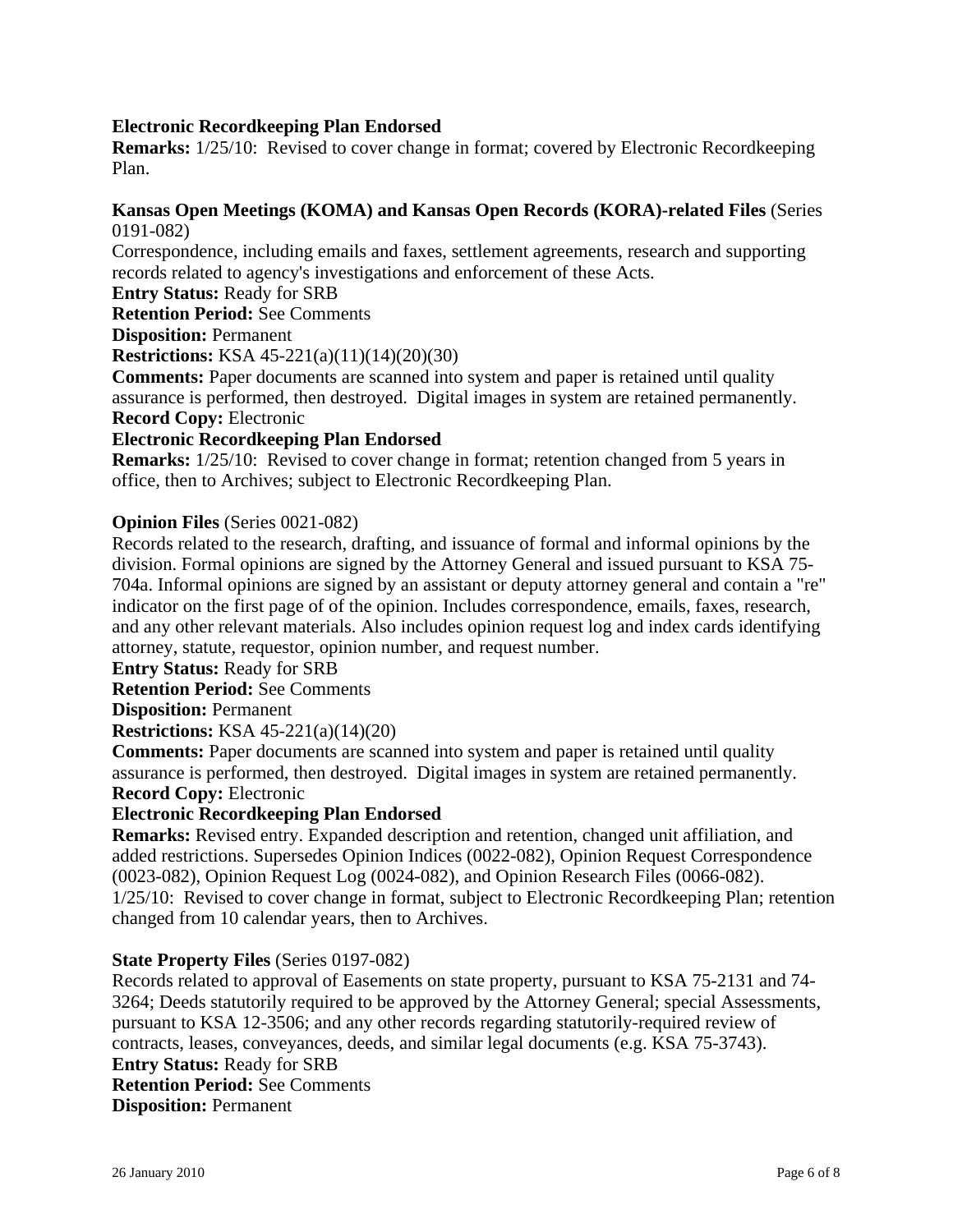#### **Restrictions:** KSA 45-221(a)(14)(20)

**Comments:** Paper documents are scanned into system and paper is retained until quality assurance is performed, then destroyed. Digital images in system are retained permanently. **Record Copy:** Electronic

#### **Electronic Recordkeeping Plan Endorsed**

**Remarks:** 1/25/10: Revised to cover change in format, subject to Electronic Recordkeeping Plan; revised retention from "5 years, then transfer to Archives."

#### **Tribal Gaming Compacts** (Series 0198-082)

Records relative to the negotiation or renegotiation of tribal gaming compacts. See KSA 46- 2302.

**Entry Status:** Ready for SRB

**Retention Period:** See Comments

**Disposition:** Permanent

**Restrictions:** KSA 45-221(a)(1)(20)(25)(42)

**Comments:** Paper documents are scanned into system and paper is retained until quality assurance is performed, then destroyed. Digital images in system are retained permanently. **Record Copy:** Electronic

#### **Electronic Recordkeeping Plan Endorsed**

**Remarks:** 1/25/10: Revised to cover change in format, subject to Electronic Recordkeeping Plan; revised disposition from "Archives" to "Permanent."

# **082-XXX Office of the Attorney General Multiple subunits/subunit not defined**

#### **Case Files** (Series 0172-082)

Pleadings/filings, research, case notes, interviews, correspondence, evidence, contracts, billings, complaint forms, appeal files, and other supporting documentation relating to criminal, consumer, antitrust, medicaid fraud, and civil cases. Includes cases handled by outside counsel, charitable trust, and amicus curiae cases; does NOT include any case files specifically outlined in other divisions--including, but not limited to, Abuse, Neglect and Exploitation cases, Cases on Appeal, Outstanding Warrants cases, No-Charge Reports, Homicide cases, and Sex Offense cases. (Evidence obtained from others may be disposed in accordance with protective order, if any.)

**Entry Status:** Ready for SRB **Retention Period:** See Comments **Disposition:** Permanent **Restrictions:** KSA 22-4707, 38-2326, 45-

 $221(a)(1)(2)(3)(5)(10)(11)(14)(20)(25)(25)(29)(30)(47)$ 

**Comments:** Paper documents are scanned into system and paper is retained until quality assurance is performed, then destroyed. Digital images in system are retained permanently. **Record Copy:** Electronic

#### **Electronic Recordkeeping Plan Endorsed**

**Remarks:** Revised entry. Modified applicable subunits, description, and comments. Added restrictions. Supersedes Case Files - Litigation (0127), Litigation Records (0063-082), Case Records - General Criminal (0107-082), Case Files - Antitrust (0137-082), Amicus Curiae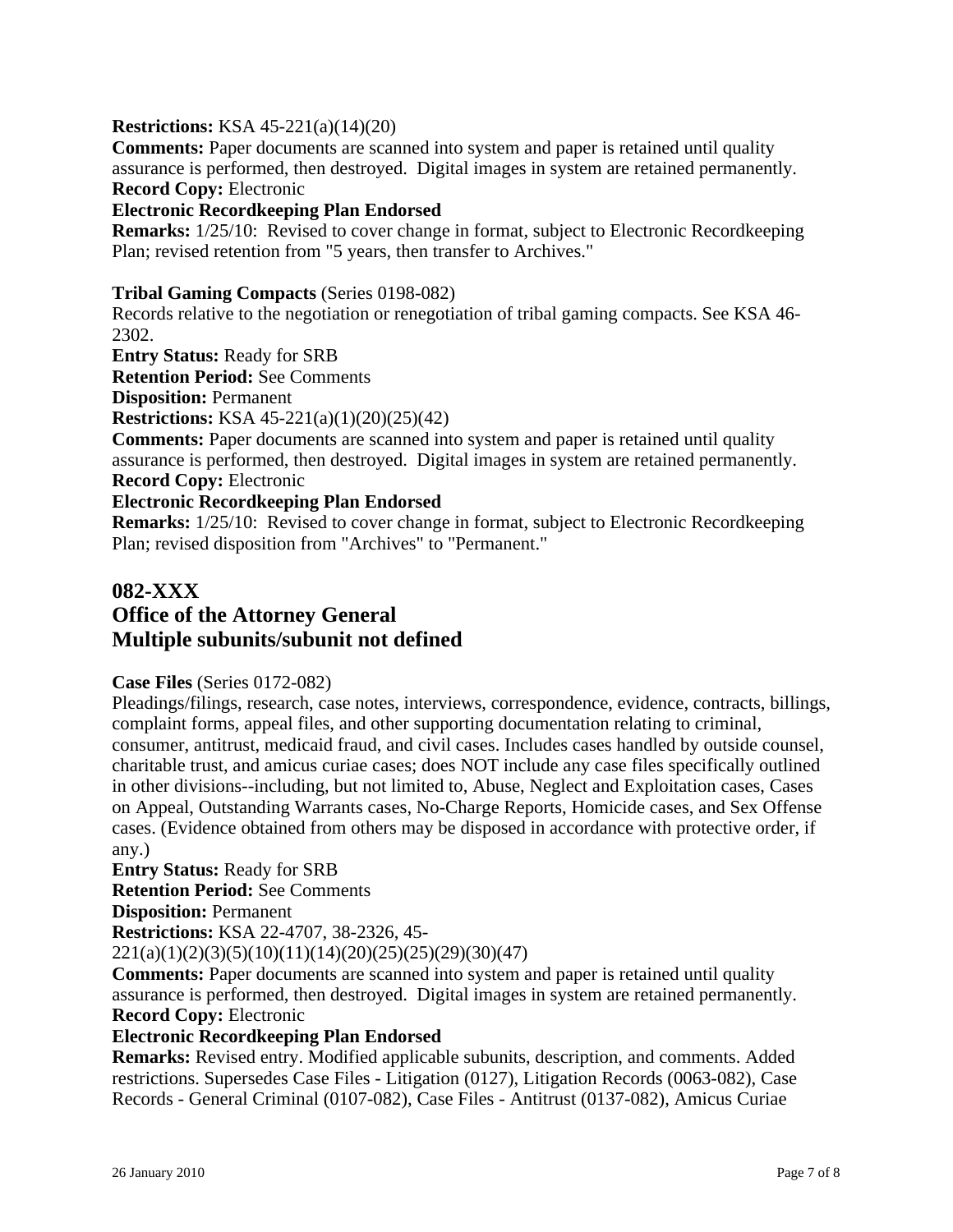Records (0123-082), Case Files - Amicus Curiae (0126-082), and Investigation Files (0173- 082). 1/11/10: Revised to cover reformatting to digital imaging; revised retention from "Retain in office until case is closed (include appeal, probation, and/or incarceration/parole time if applicable). Then transfer to Records center for 5 years. Then transfer to Archives for purging, unless requested by a law enforcement agency or federal agency."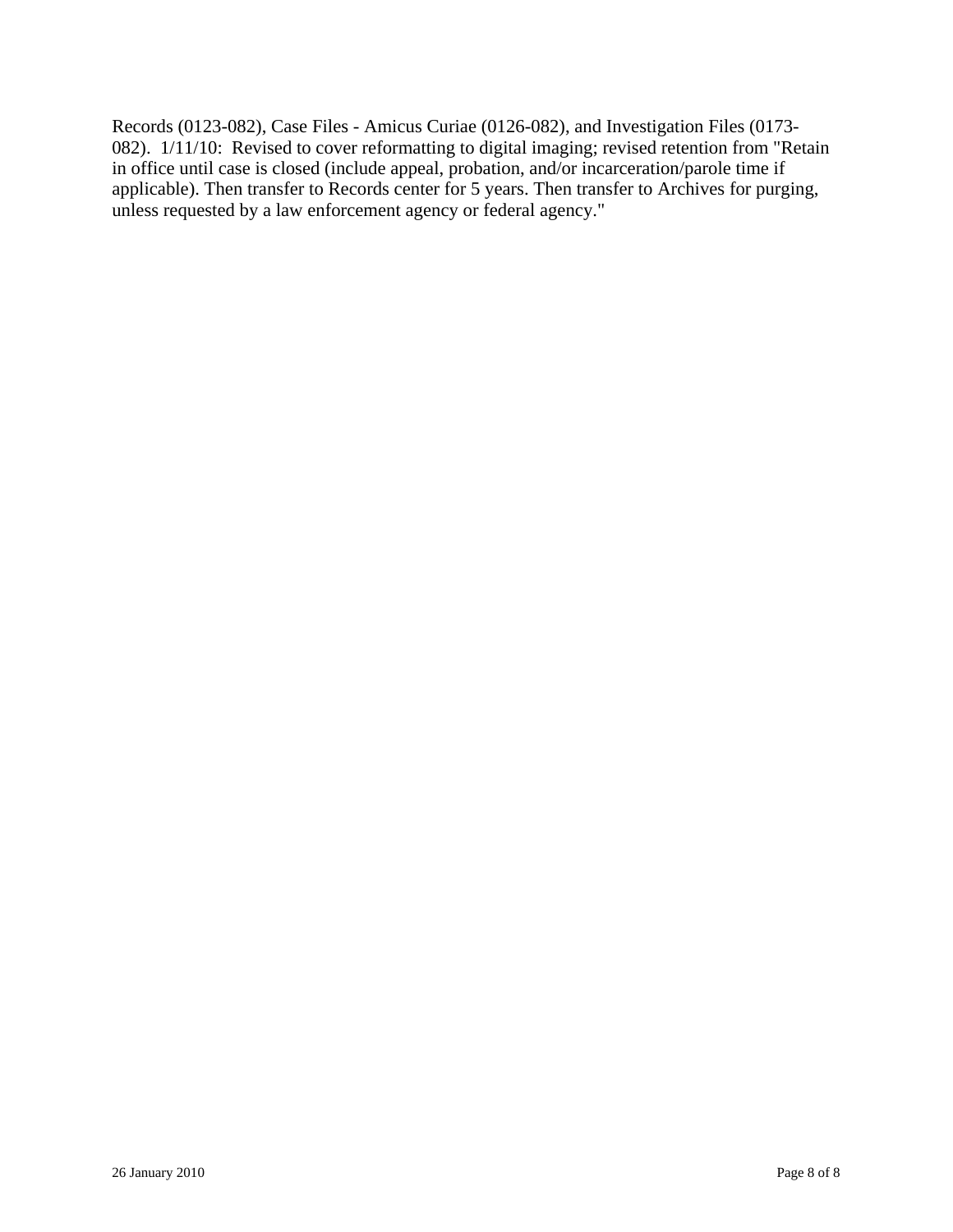- 1. **Agency:** General Retention Schedule for Local Health Departments
- 2. **Records Officer:** N/A
- 3. **Appraising Archivist:** Scott Leonard
- 4. **Date of Appraisal:** January 9, 2010
- 5. **Total records No. of Series:** 2
- 6. **Archival/Permanent records No. of Series:** 0
- 7. **Records Eligible for Immediate Transfer to Archives:**

**No. of Series:** 0

## 8. **Appraisal Based Upon:**

Approved retention schedule.

## 9. **Appraisal Narrative:**

The staff from the Sedgwick County Records Management program requested the addition of these two series to cover records related to the Federal Health Portability and Accountability Act of 1996.